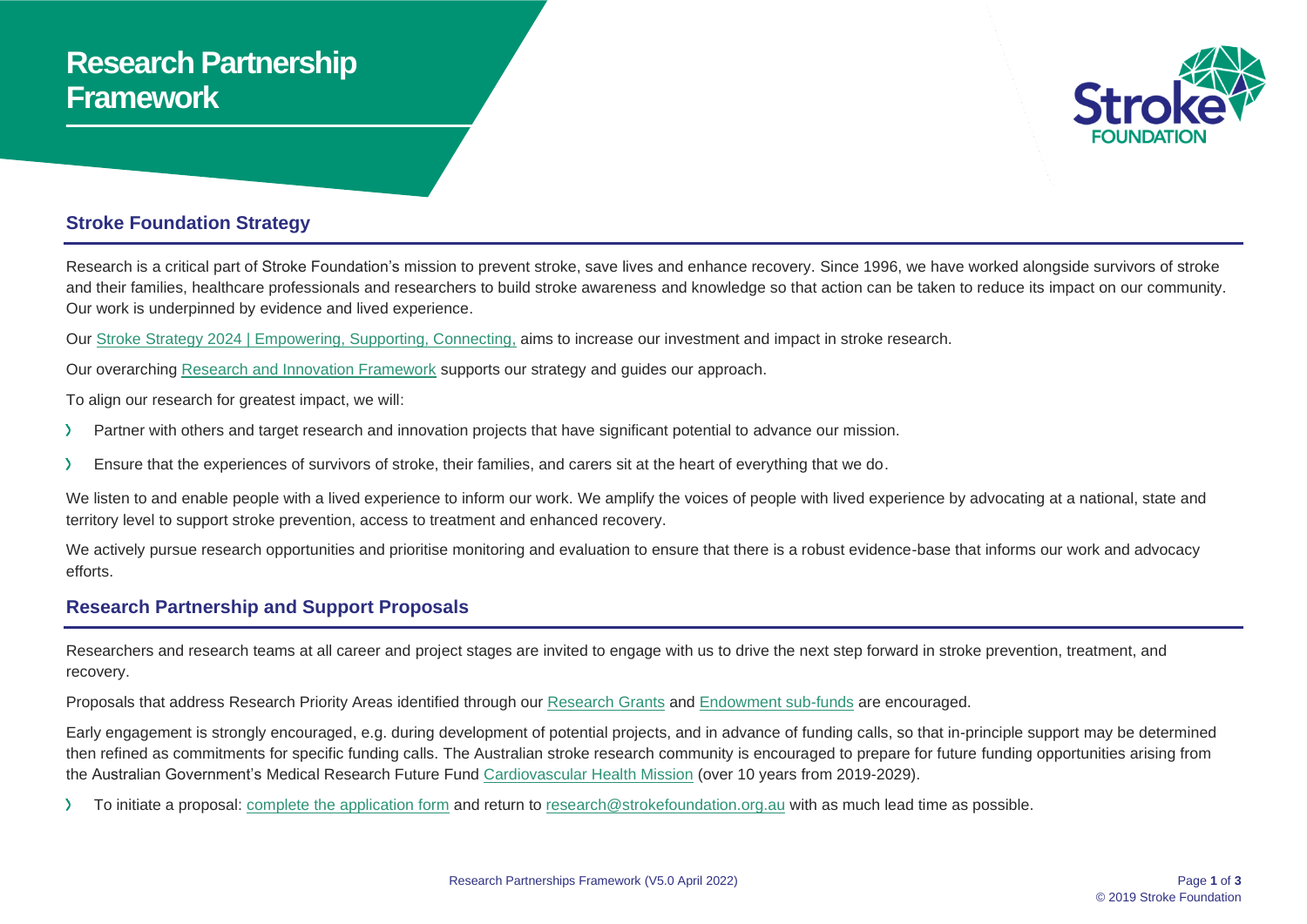Levels of support can vary – from endorsement of a project through a letter of support, to minor collaborations involving in-kind contribution, to fully formed partnerships with Stroke Foundation where proposals are developed jointly and may involve both in-kind and financial support. We have developed a tiered approach to allow for adequate assessment of proposals, based on three tiers and time required for engagement and review:



## **Assessment Criteria**

Stroke Foundation considers its strategic alignment with, and capacity to fulfil, all requests for research support. To assess proposals, Stroke Foundation may engage its Research Advisory Committee, Clinical Council, Health Promotion Advisory Subcommittee, Consumer Council, Board of Directors, or Alliance representatives, for review and endorsement, on a case-by-case basis. Assessment criteria includes:

- 1. Alignment with and contribution to Stroke Foundation's Strategic Goals and Research Priority Areas;
- 2. Importance to stroke: how important are the questions, or gaps in knowledge, that are being addressed?
- 3. Evidence of, or plans for, engaging people with a lived experience of stroke (stages including project design, research team inclusion, implementation and dissemination of findings);
- 4. Consideration of inclusive research methods, e.g. consumers with aphasia, disadvantaged groups;
- 5. Potential for translation into fundamental outcomes that impact stroke prevention, treatment, recovery and / or appropriate health policy;
- 6. Feasibility of the project;
- 7. Adherence to application process and clarity of proposal (including design, source population, outcomes and time points);
- 8. Strength of partnership with attention to co-design, quality of outcomes and impact;
- 9. Contribution requested: where financial support is requested, is the scale justified? Does the proposal represent good value for money? Is the in-kind support value quantified? What is Stroke Foundation's capacity to fulfil the request?
- 10. Demonstration of early and ongoing engagement with Stroke Foundation.